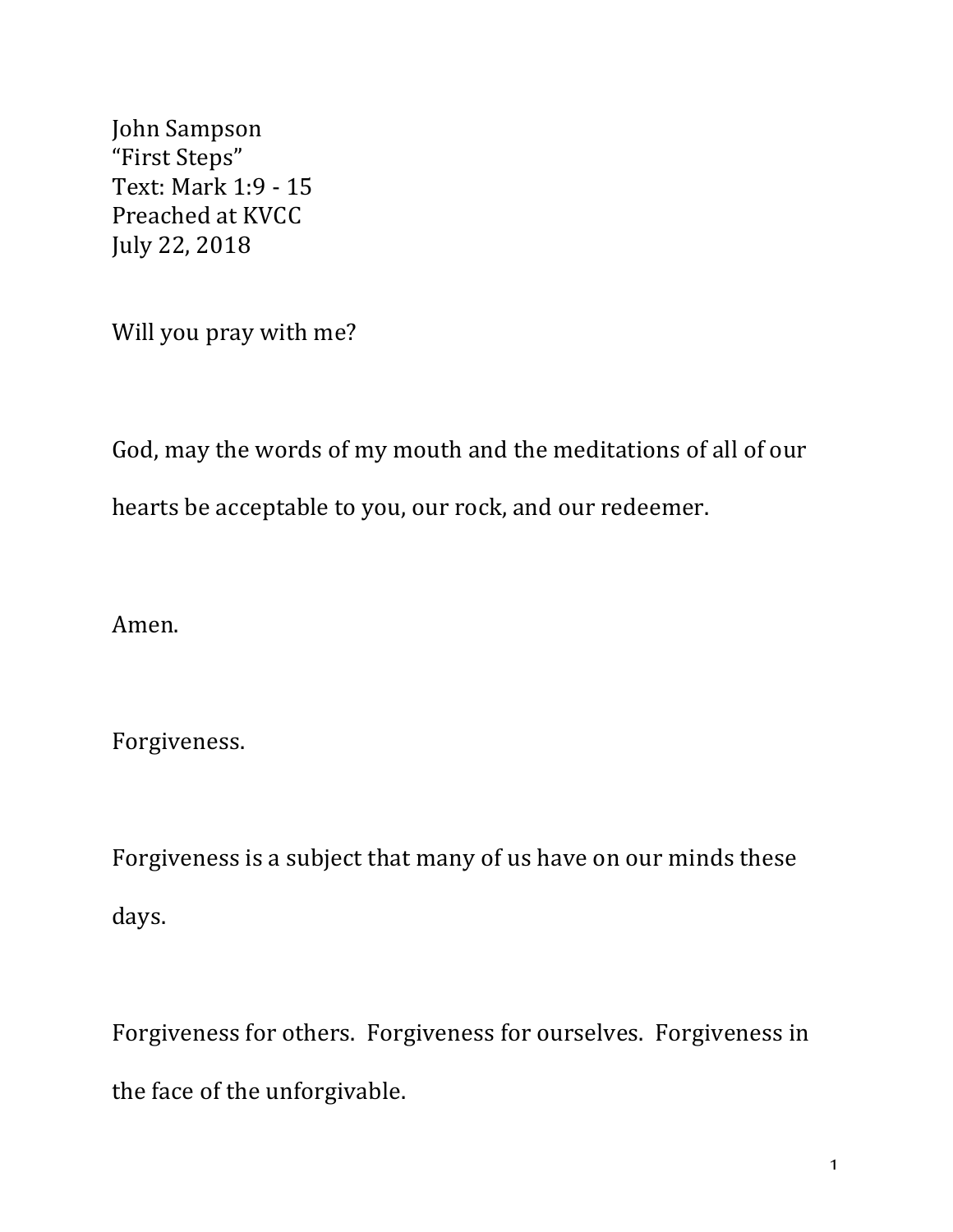There are so many facets to forgiveness.

Today I reflect on forgiveness because many of you asked that I do so. This morning we continue a sermon series that I am calling Extraordinary Time, which invites us to open our hearts and our minds and our eyes to the presence of God moving through the ordinariness of our lives. And I have invited the congregation, all of you, to offer subjects that you would like me to preach on. And you chose many subjects, but one of the most popular was forgiveness in all of its complexity.

And I think that if there is any place we might be able to find God working in our day-to-day experience it is definitely in forgiveness.

I've been letting this reflection cook within me for several weeks because I didn't know what to say about it. What could I possibly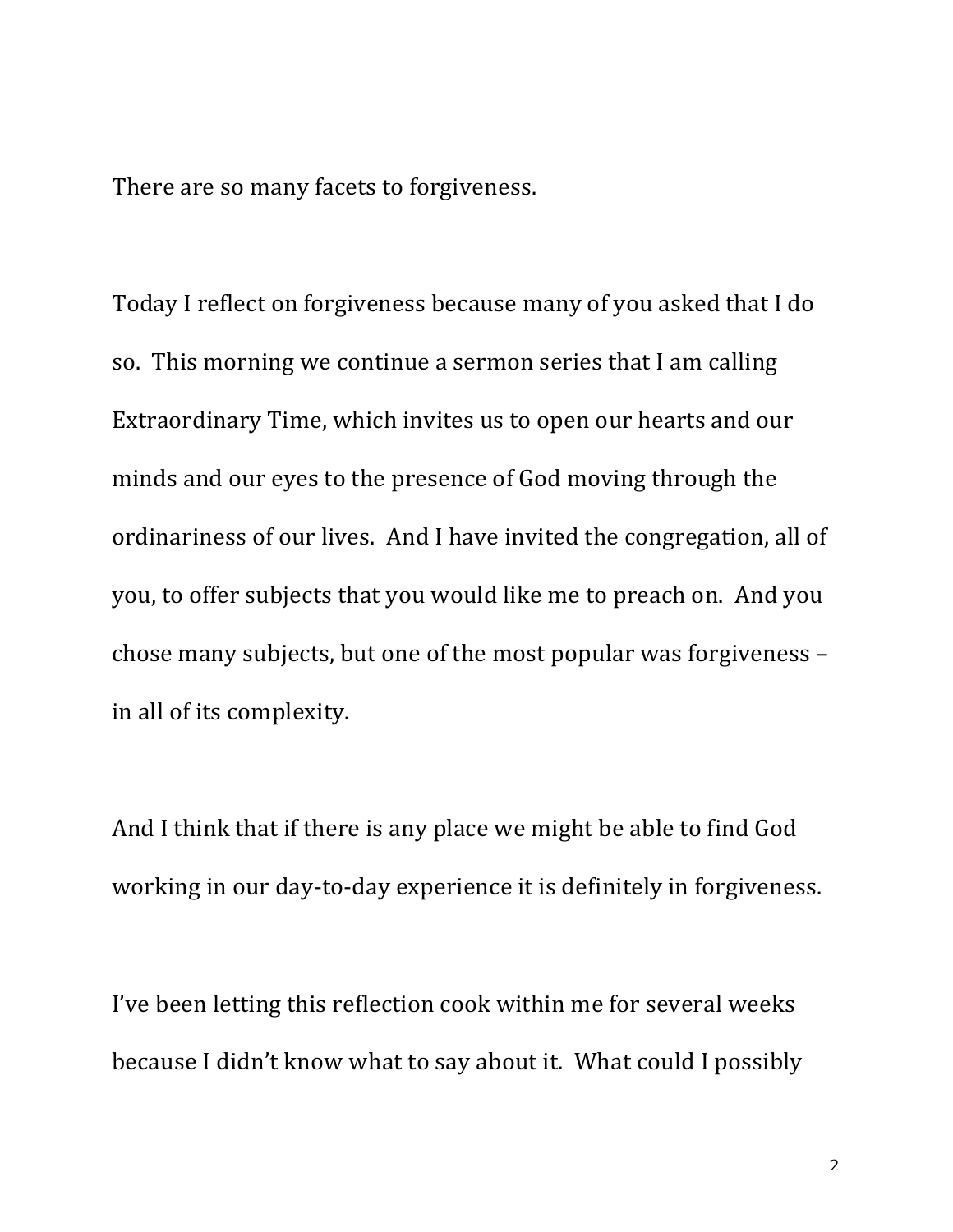say about forgiveness that hasn't already been said? What could I possibly say that many of you have not already experienced in your own lives?

And I found that I had a problem even defining what I thought forgiveness means.

I had to stop and think.

And then an image resolved before me.

For me forgiveness is our human ability to let go of the hurt and pain that others inflict upon us, or that we inflict upon ourselves. It's not simply forgetfulness with which it is often joined  $-$  as in to forgive and forget. It is something different. I think forgiveness also contains an element of consciousness that we knowingly release the ways we have been wronged. That we look directly at what has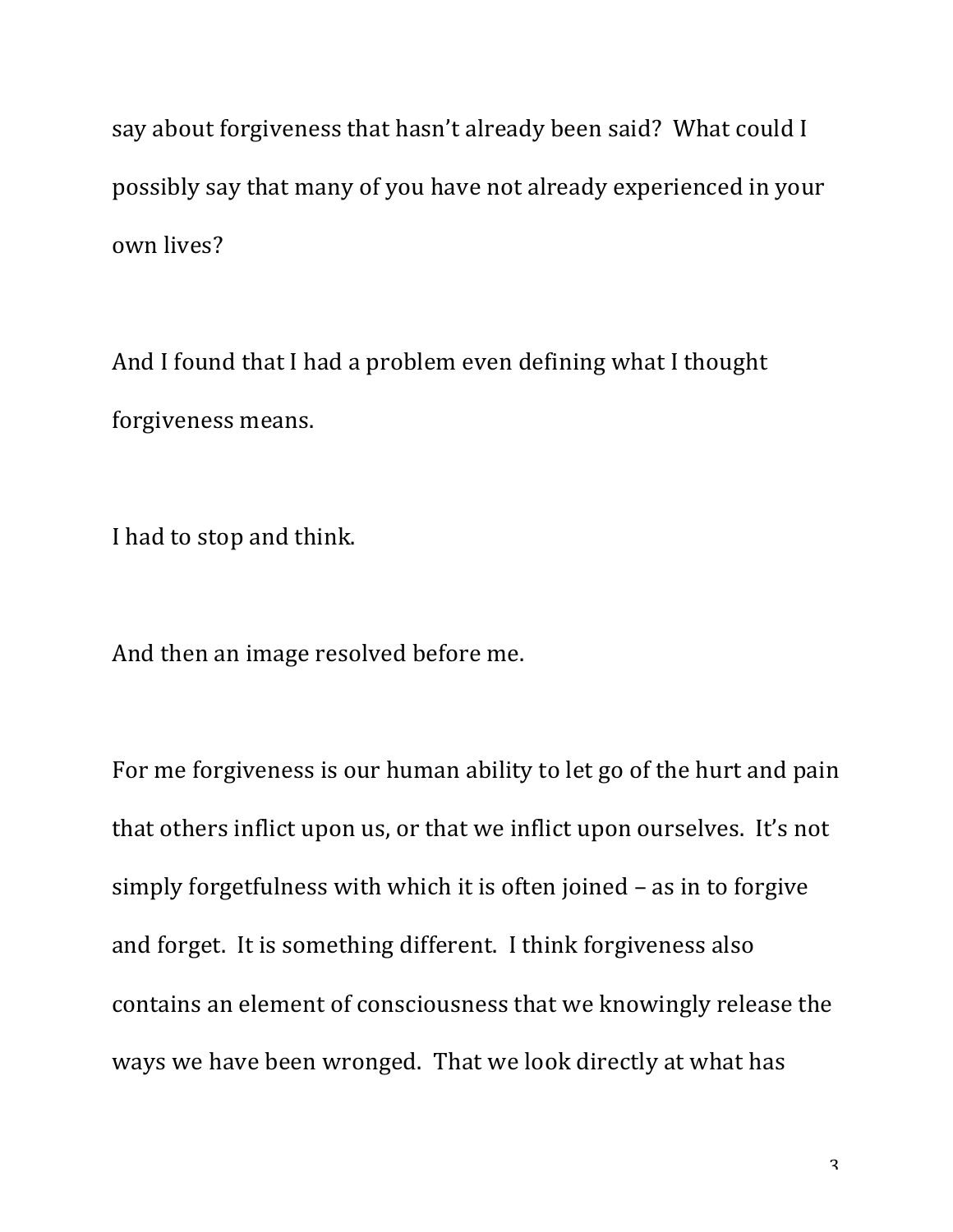been done to us, perhaps what we have done to others, or to ourselves, and we let it go, knowing that we could demand justice, or retribution, or some other type of accounting that would diminish the other, and compensate ourselves. But we don't.

And I think that forgiveness, whether it is for something small and mundane like the way I stole quarter from my sister when I was 5, or whether it is for something beyond our comprehension, something like Auschwitz, I think forgiveness is ultimately an act of love.

As I often say, here among us, love is a force of attraction that binds us together, that overcomes brokenness and separation. Forgiveness is a part of love because it is a process that seeks to avoid the corrosion of our relationships, and repair the damage where it is done. And it does that by wiping away all of the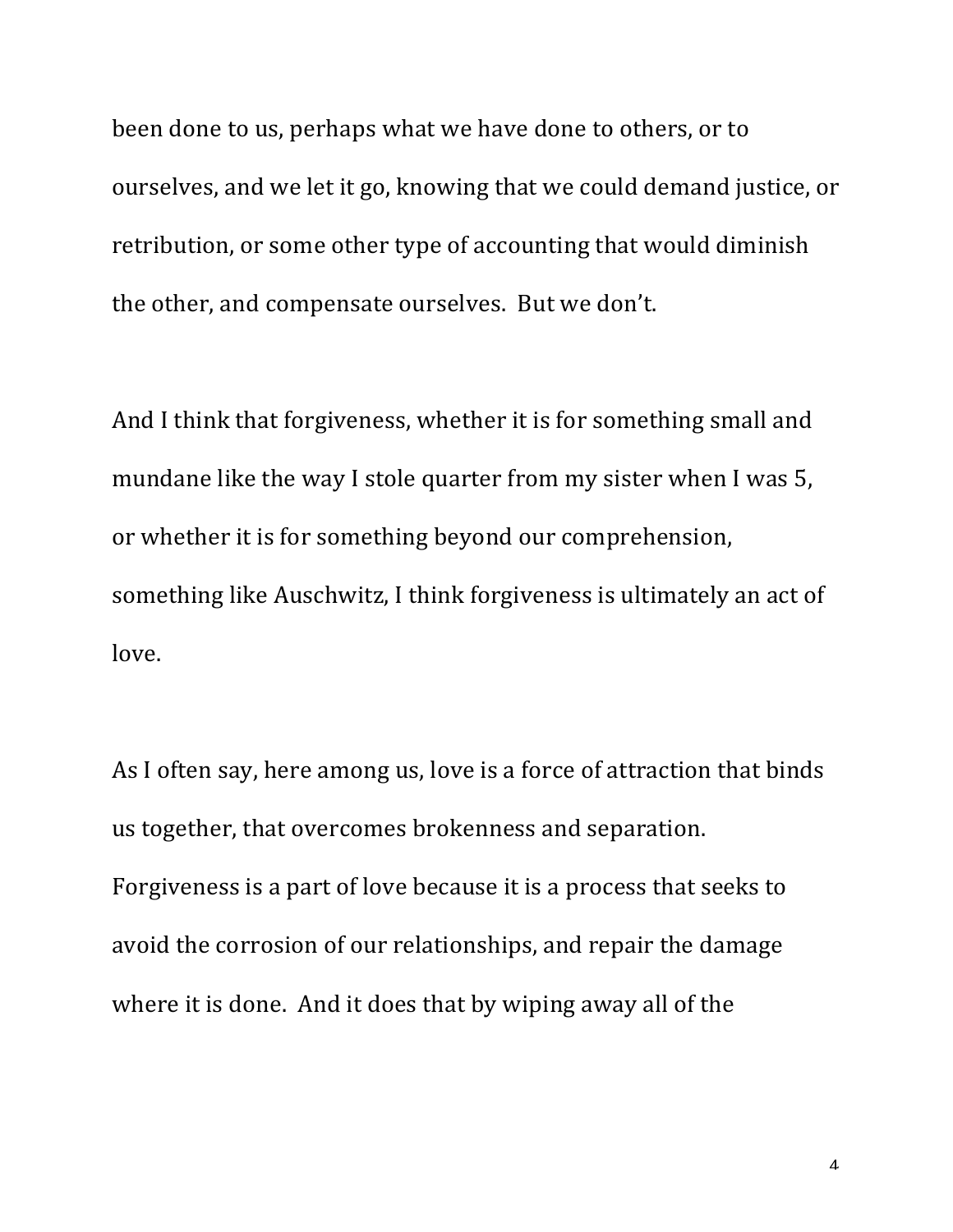emotional, and physical, and spiritual debts that we are racking up with each other in the ordinariness of our lives.

Our reading today, from the gospel of Mark, tells us something very wise.

It tells us that forgiveness is not the first step along the journey of love.

There are other things that need to precede it.

There are other things we need to do to till the soil of forgiveness first, so that when we ask for it, or when it is asked of us, we will be able to meet that request with openness, and with a strategy that makes success in forgiving more achievable.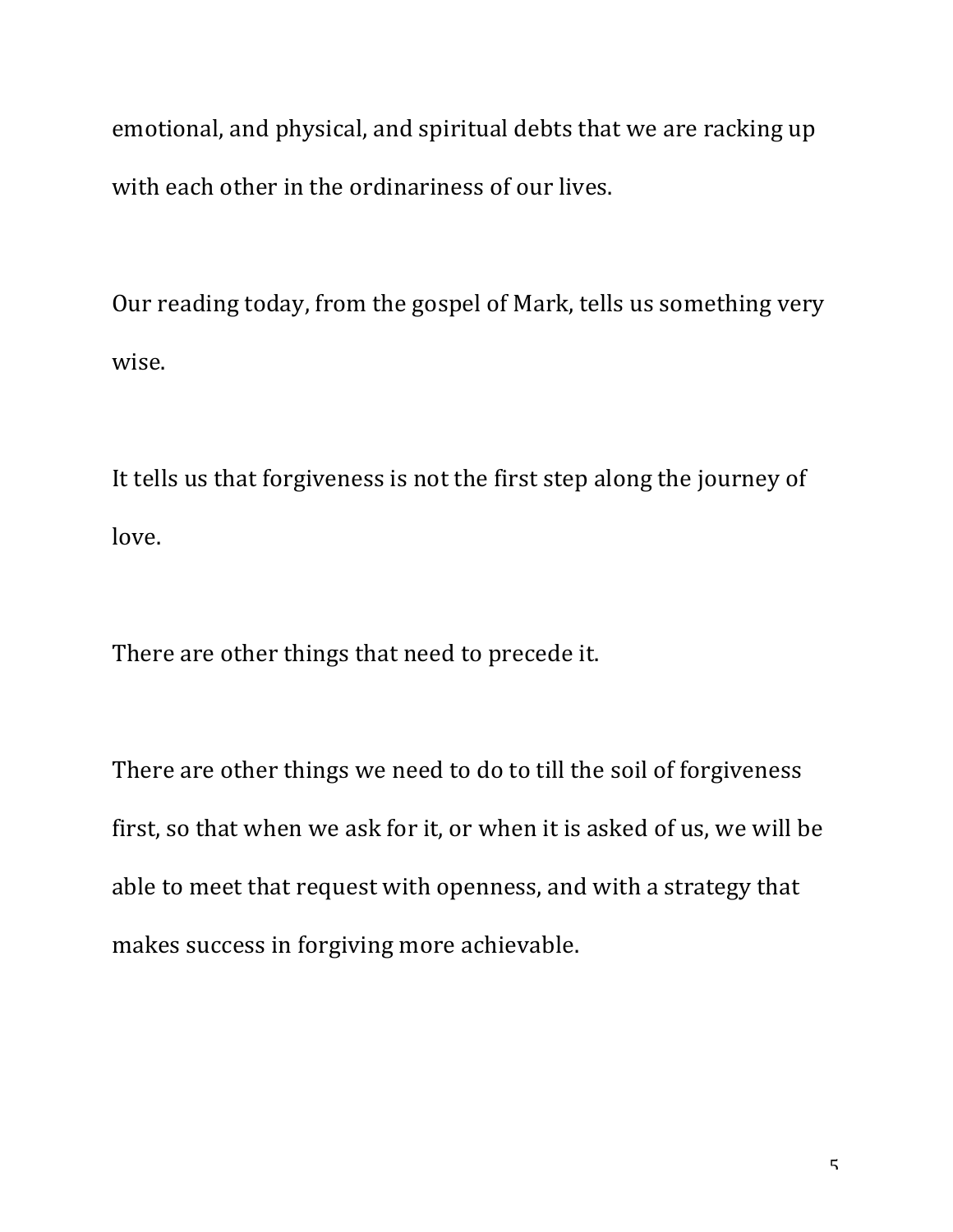Remember when I said I didn't know what to share this week because it seems that everything about forgiveness has already been said? Well what I don't think is shared very often is an image of what precedes forgiveness, of what gets us ready to forgive.

So we go back. We rewind the tape.

We go back before the possibility of forgiveness to the beginning of the story of Jesus' ministry.

We go back to when Jesus first takes the stage, and is introduced to all of us – to his neighbors, to his disciples, to us sitting here so many years later.

After Jesus is baptized, something very odd happens. He is driven into the desert and we're told that he is tempted by a being called Satan, and that he is sandwiched between the hungry and wild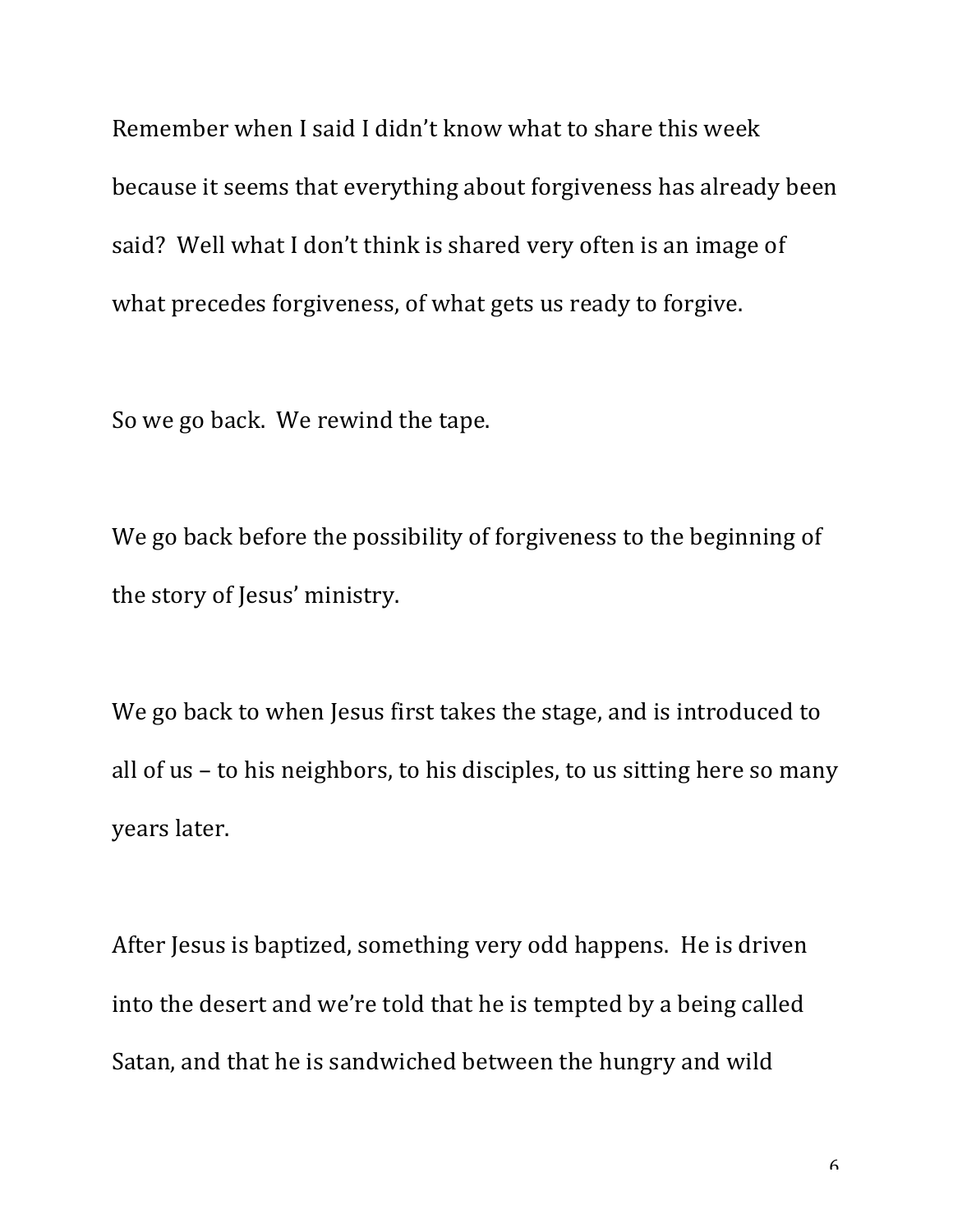beasts on one side, and ministered by God's messengers the angels on the other.

This story of the temptation of Jesus, is one of the archetypes of human experience. It tells us that Jesus, and all of us, are pulled between different choices each and every day.

Some of our choices have easy answers – even if they are a bit self centered.

I absolutely do want whipped cream on my milkshake.

Some of our choices are easy, and are made for the welfare of others in our lives.

I will not share something that my friend told me in confidence.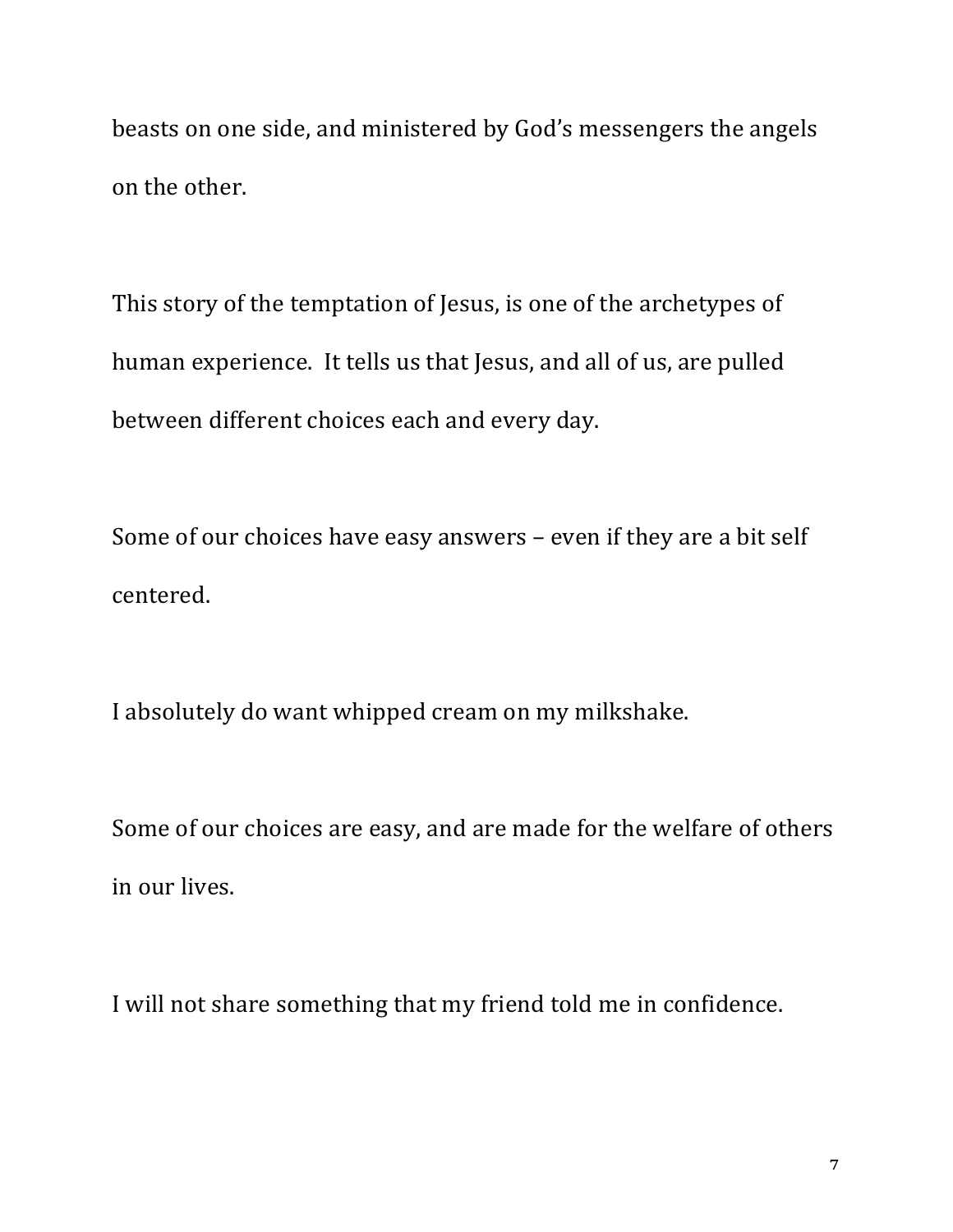But other choices can be driven by our own ego and need, and have profoundly negative implications for all of those around us.

I just learned that Nixon colluded with portions of the Vietnamese government before his election to ensure that he would win the election, and become President of the United States. Out of his selfish desire for power, Nixon committed treason against the very nation he sought to serve, and allowed for a presidency whose crimes still haunt us today.

All humanity, from the least of us to the most powerful, stands between the ravenous beasts of our desire, and the angels that call us to life lived for the good of all. And sometimes we choose ourselves, don't we? Sometimes we ignore, or maybe can't even see, what our choices will do to our families, our children, or our neighbors near and far. Sometimes the choices we embrace lead to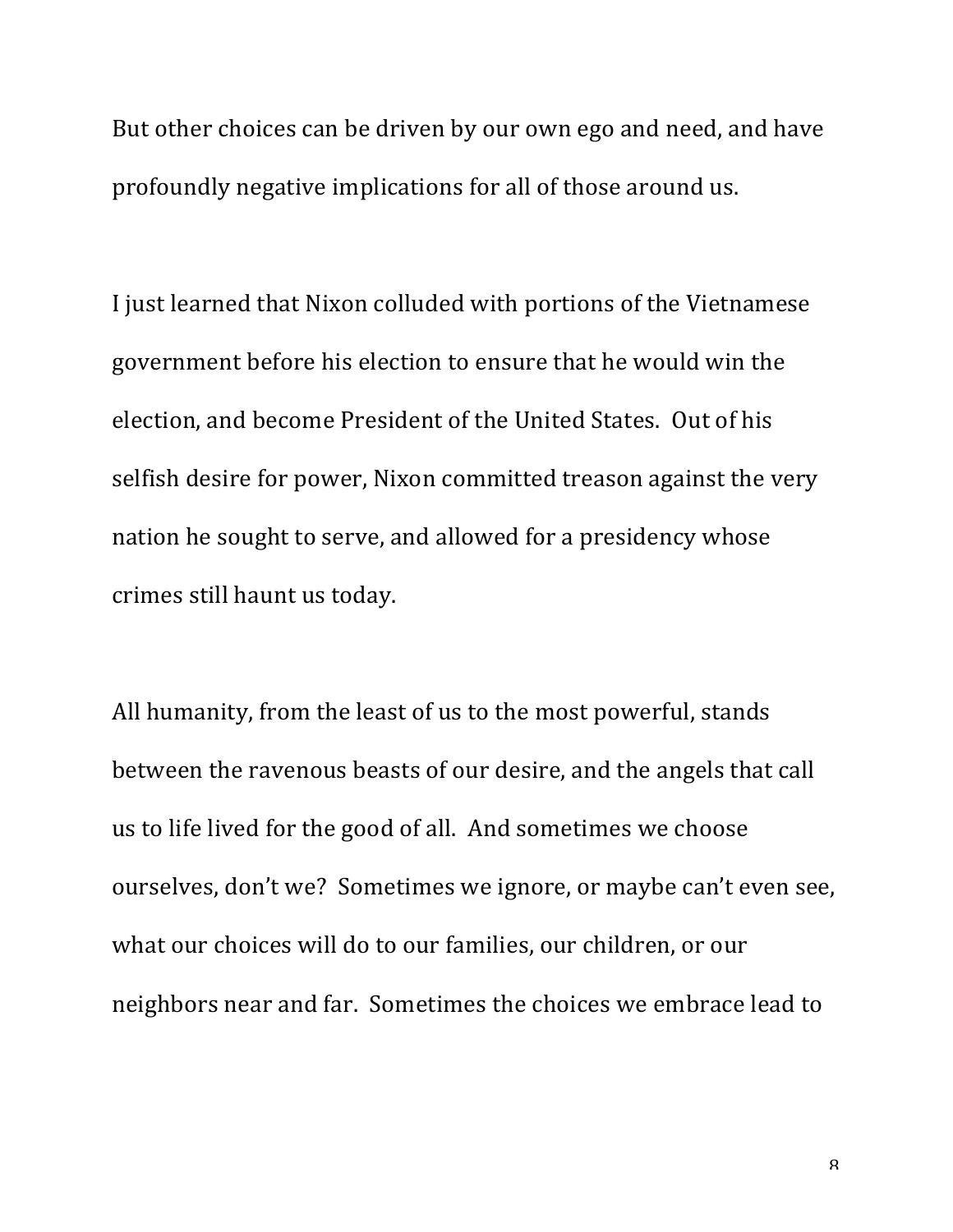the shattering of our relationships, and cast us, and others, into the deserts of isolation.

And it might be at this moment that we think our spiritual ancestors will tell us that we should seek forgiveness, or offer forgiveness for what we have done.

But they don't.

The people who wrote the book of Mark tell us that Jesus' first injunction to all who would follow him is not to forgive those who have given into the temptation of their own bottomless need, or their own blindness, but to repent in our own hearts and lives.

And what's more, Jesus invites every person he meets, without exception, without knowing their history, without knowing whether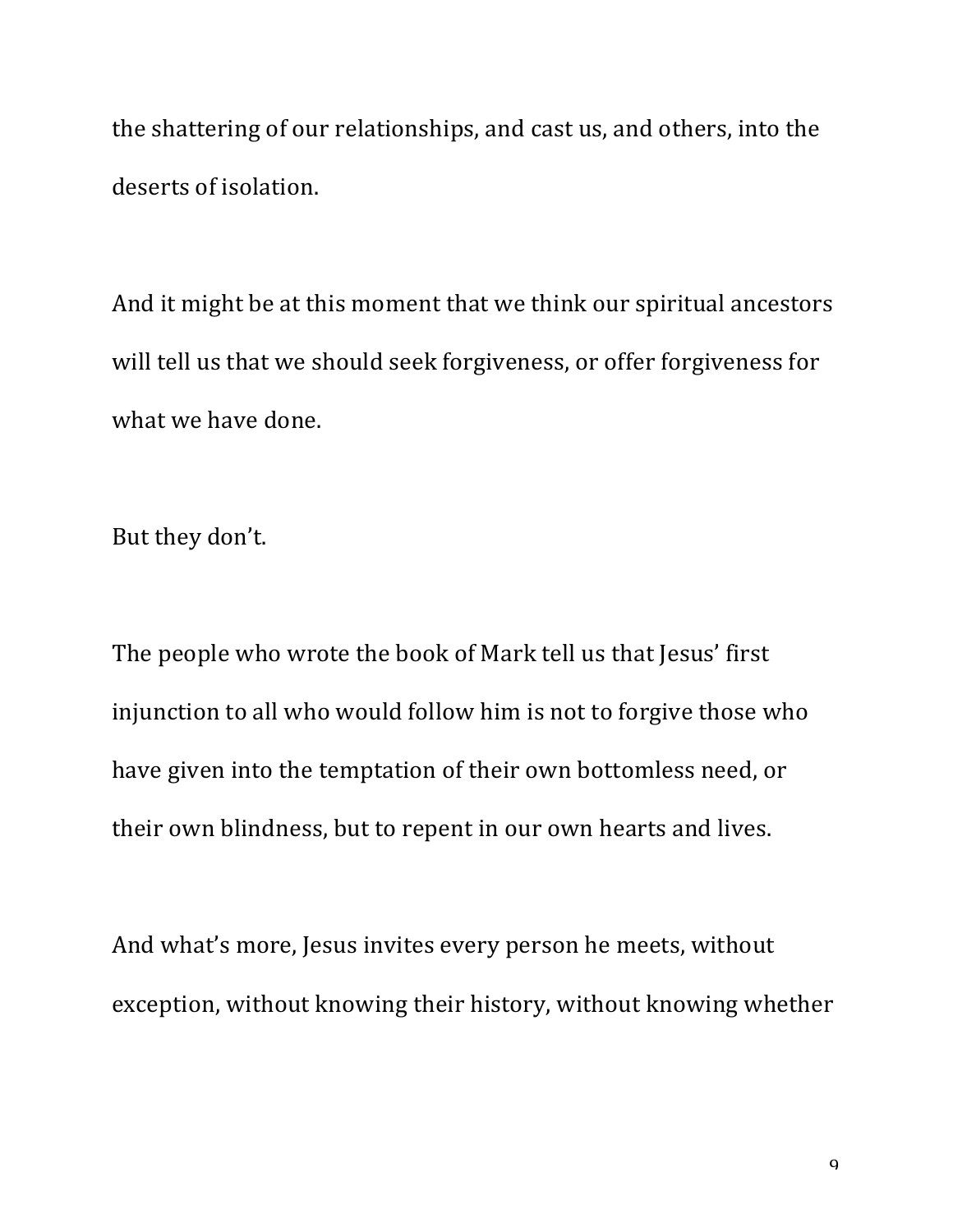they should forgive, or be forgiven, he invites them, he invites us, to repent.

This is the anthropology of Jesus. He sees humanity as fundamentally defined by its need for repentance, regardless of where we live, regardless of when we live.

To repent literally means to turn around, to take a different direction along the road of life. Where you were walking south, now you begin walking west. Where you used to steal quarters from your sister, you stop and maybe you even return them, or pay her back. Where the world allowed the furnaces of Auschwitz to run day and night, now there are international treaties and courts of law that operate to make sure such a thing never happens again.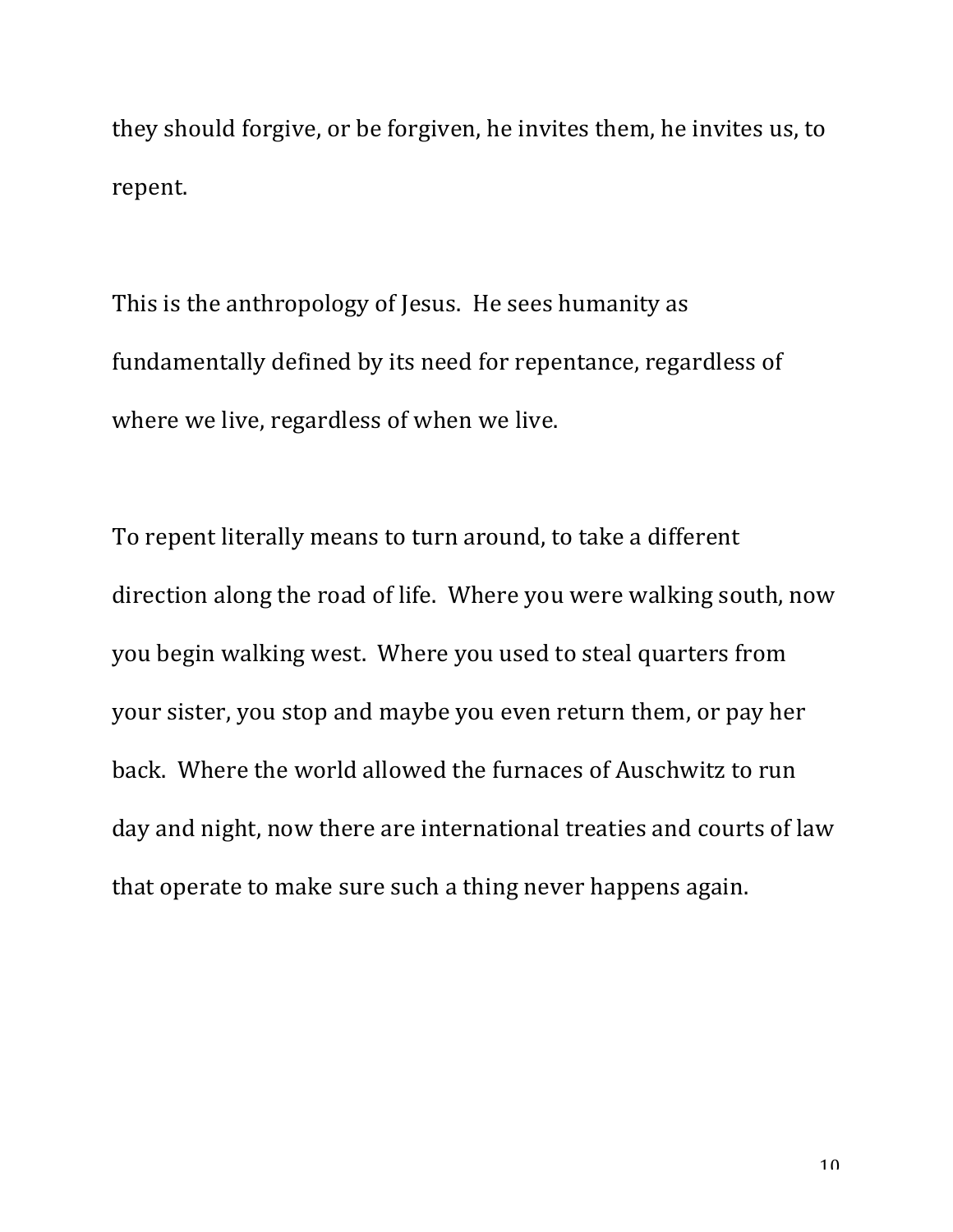Repentance for Jesus is not just words. It is healing action, an action of love. It is the proof that we can offer one another, or ourselves, that we are worthy of forgiveness.

And for Jesus it is the work of all people, of people like us, here this morning. It is a discipline where we look into ourselves, and we engage with what we see directly and honestly. We look out at our relationships and we see them as they truly are, with the slights and the brokenness, but also with the joy and the love. And then we turn, and we commit to travel a different path in our lives from the one we are currently walking along.

Where do you see the brokenness in your hearts this morning?

Where do you see within the relationships of your lives the need for healing?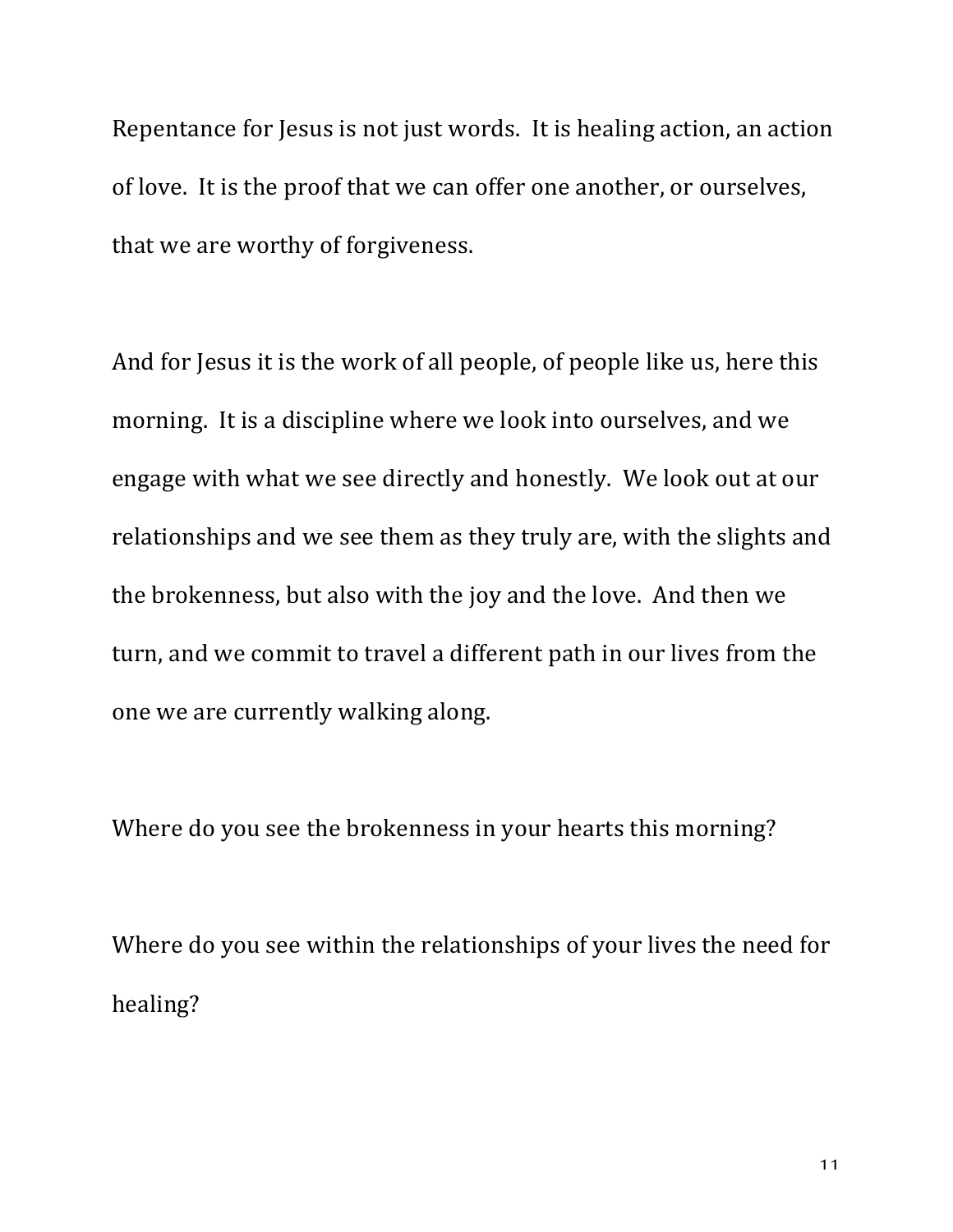Where might you be called to turn in a different direction within your own life and travel a different path?

Repentance is definitely about a change of action, but I also think it has a deeper and more profound inner effect. The reason I think Jesus first calls all of us to repentance, and only after to forgiveness, is that in the discipline of repentance we come to admit the ways we fail, and that we are fallible people. We come to recognize that we fall short, just like those we might demand forgiveness from. We come to admit that we are doing the best we can, and it still is not always enough.

And if we can see ourselves as broken, just as we see those who have harmed us in their brokenness, I think we can build a link and a bridge between each other. We can stop seeing those who have hurt us as Other, and in humility acknowledge how they are us. We can see our shared humanity.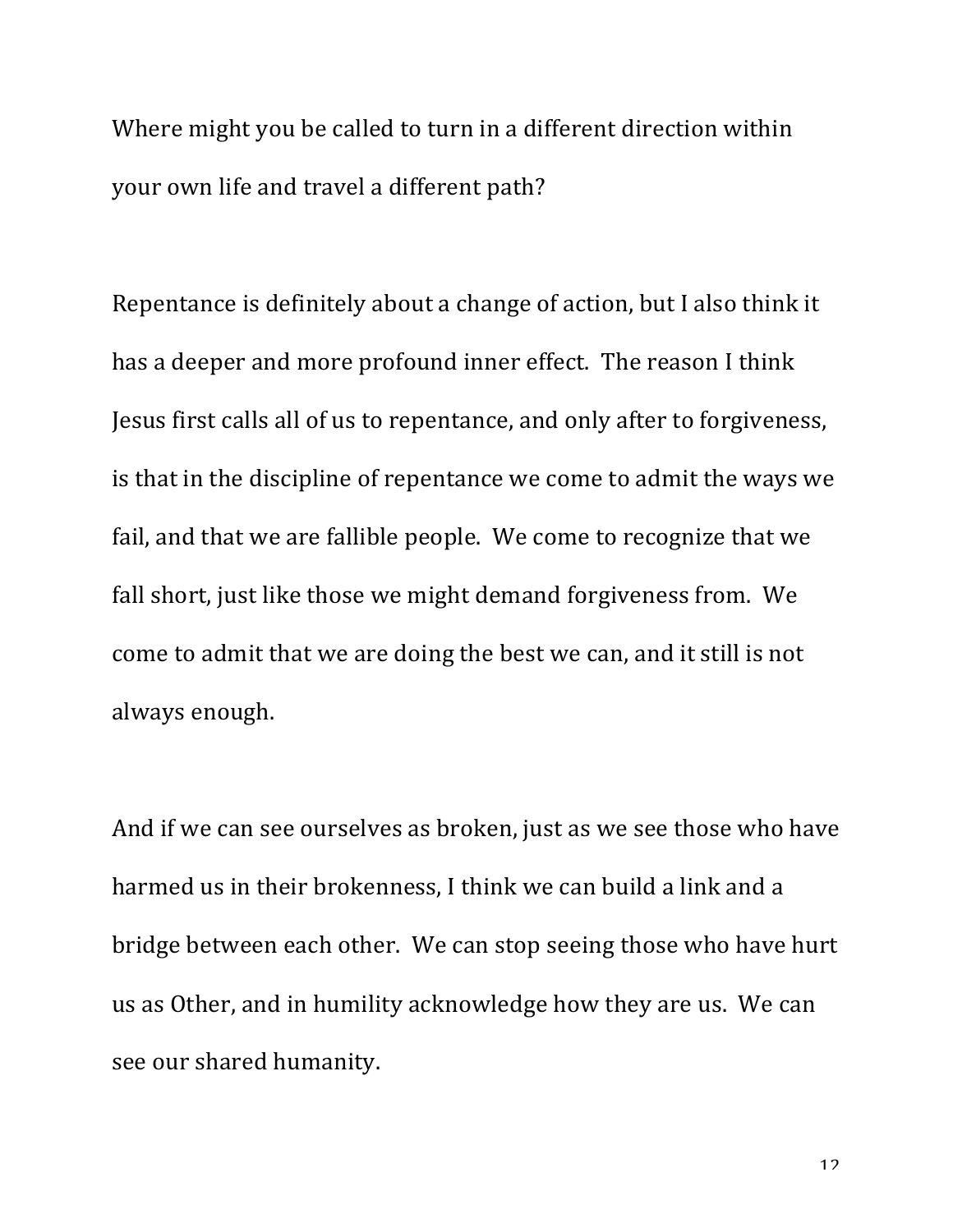This is what Martin Luther King, Ir. invites us to experience in the quotation we heard earlier.

King personally knew the hurtfulness and arbitrariness of racism in our nation. As a leader in the struggle for the rights of African Americans he could have demanded reparations from white Americans for his people. He could have demanded retribution from our racist institutions for those most hurt by them. But instead, he asked for insight - for himself, for African Americans, and for all Americans – to enable us to see that we all contain goodness and failure, that we all give into our selfish and tribal temptations, but that we also have the possibility of unity and communion. He could have fought against the white Other, but instead, he called us all to a repentance that reveals our common humanity as a precondition of forgiveness.